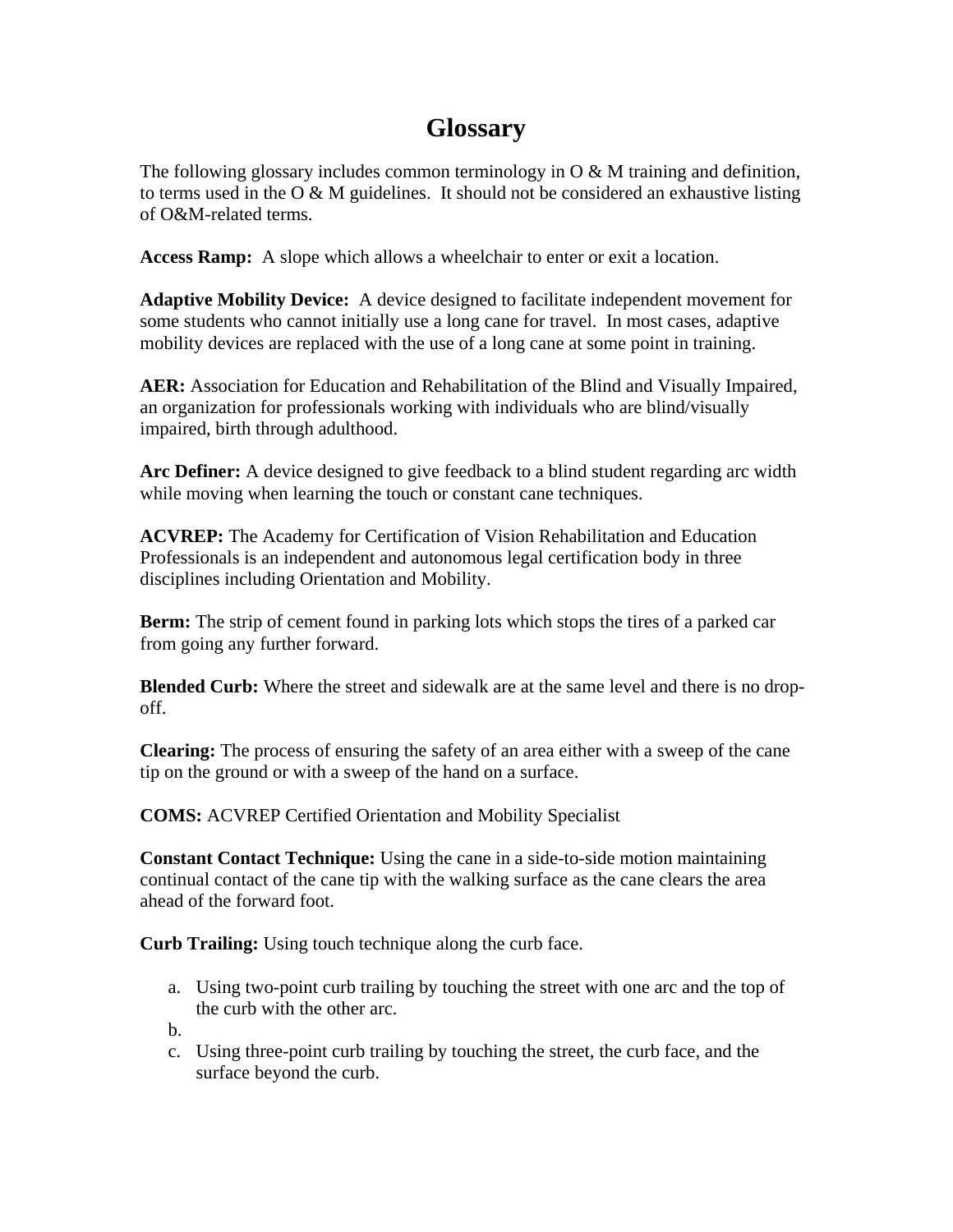**Diagonal technique:** Using the cane held diagonally across the body as protection and to gather information.

**Direction Taking/Parallel Alignment:** Getting a straight parallel line or course from a fixed object or a sound to better facilitate traveling in a straight line (toward a desired objective).

**Directionality:** The ability to differentiate between another person's left and right, and to judge the position of objects in the environment relative to one's own body.

**Drop-off:** A step down such as a curb or stair.

**Drop-off Lesson:** A training procedure in which students are taken to a point within the boundaries of a familiar environment and are instructed to independently determine their location. They then find a specific destination by evaluating environmental landmarks and clues available while traveling.

**Echolocation:** Auditory skill of locating opens along a wall or other surface by recognizing the absence of sound waves.

**Flagging:** Moving the cane back and forth in an arc position with the tip down before stepping off the curb when crossing a street to give more warning of one's intention to cross.

**Hines Break Technique:** A systematic method of disengaging unwanted or incorrect sighted guide assistance.

**Human Guide Technique:** Guiding a person with a visual impairment in a recommended manner.

**Identification Cane Technique:** Utilization of the long cane by a person with low vision in order to be recognized by others as having a sighted assistance.

**Kinesthetic Sense:** The ability of the mind to perceive the location or relationship of parts of the body as they are moving, without using any other sense to check.

Laterality: Knowing one's own left and right sidedness.

**Light Perception:** The ability to distinguish light from dark.

**Midline Axis:** An imaginary line, roughly corresponding to the verticality of the spinal column, used as a referent for orienting the movement of the body's extremities in symmetrical patterns.

**Null Point:** Position in which the eyes are turned where nystagmus is dampened or minimal.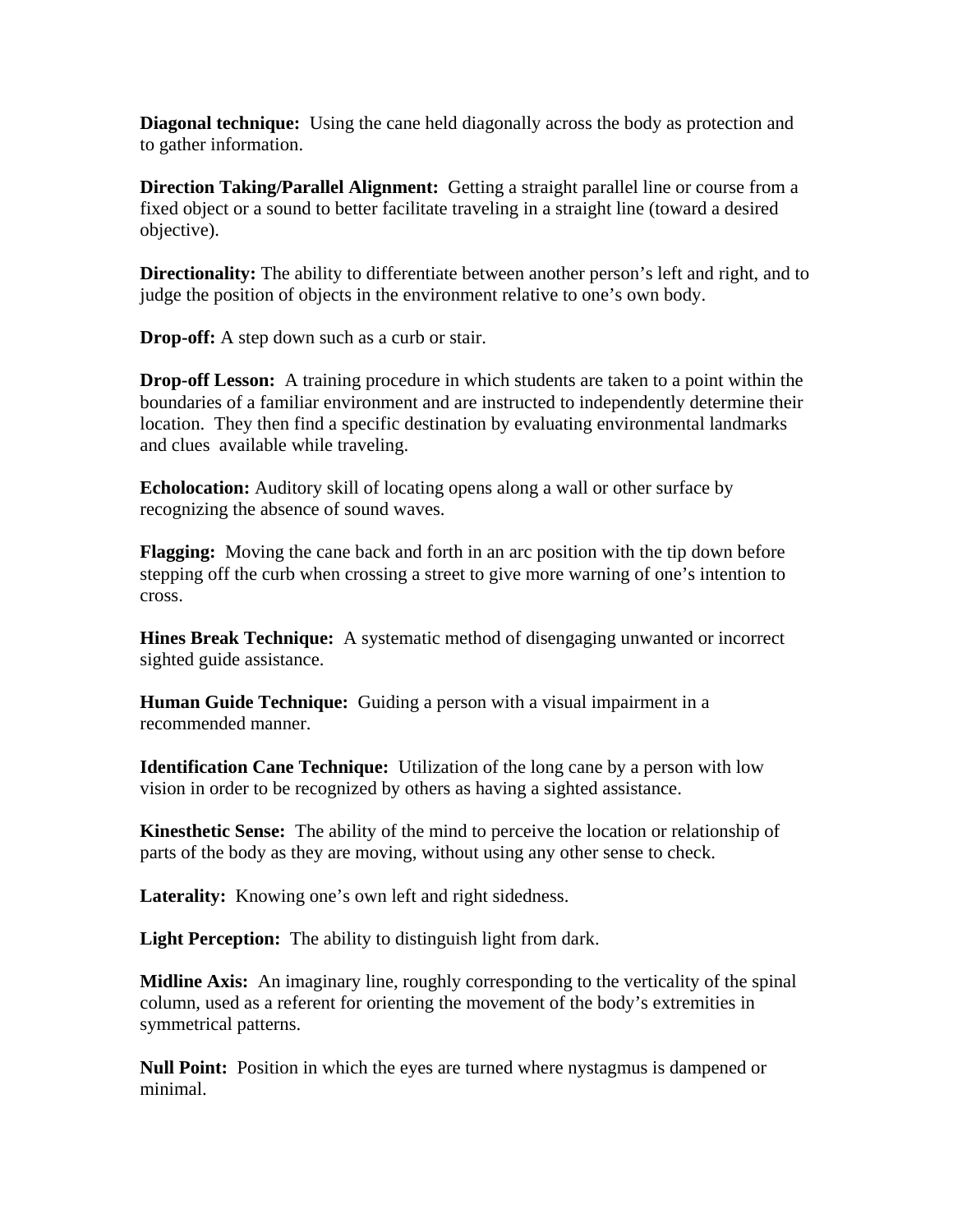**Object Perception:** The ability to auditorally or visually detect the presence of an object or wall without direct contact.

**Offset Intersection:** An intersection in which two 90<sup>°</sup> turns are required in order to continue traveling in the same direction on one of the streets.

**Orientation:** The cognitive process of utilizing the senses in establishing one's position and relationship to all other significant objects in one's environment (e.g., knowing where one is in space).

**Orientation and Mobility:** Knowing one's spatial relationships to the features of the travel environment and keeping track of those relationships (e.g. mental or spatial mapping, familiarization with the layout of a room, etc.) while moving safely, efficiently, and comfortably within that environment.

**Orienteering:** Navigation around a course or space in a timed or untimed period using clues, landmarks, and other techniques (e.g., maps, compass, electronic devices) to locate a specific point. A modification of competitive orienteering can be used as a teaching method to make orientation more enjoyable for the student.

**Pre-Cane Device:** A term previously used to describe an adaptive mobility device.

**Press/Release Pressure:** A technique for applying resistance to the movement of a limb in order to increase the subject's awareness of the movement; pressure is applied, then released, then applied again.

**Proprioception:** The ability of the mind to perceive the location or relationship of parts of the body in stationary positions without the need to use any other sense to check.

**Recovery:** The process of reorienting one's self in the environment.

**Room Familiarization:** A technique used to provide a student with a systematic procedure for independently examining an unfamiliar room and for developing a clear understanding of the spatial relationships of objects within the room.

**Scanning:** A systematic procedure using auditory, visual, and tactile cues to obtain information and ensure the safety of an area.

**Search Pattern:** A systematic method for recovering a dropped object.

## **Self-Protective Techniques:**

- a. Forearm Protective Technique: Protecting the upper part of the body during travel.
- b. Lower Body Protective Technique: Protecting the waist, hip, and upper leg areas of the body during travel.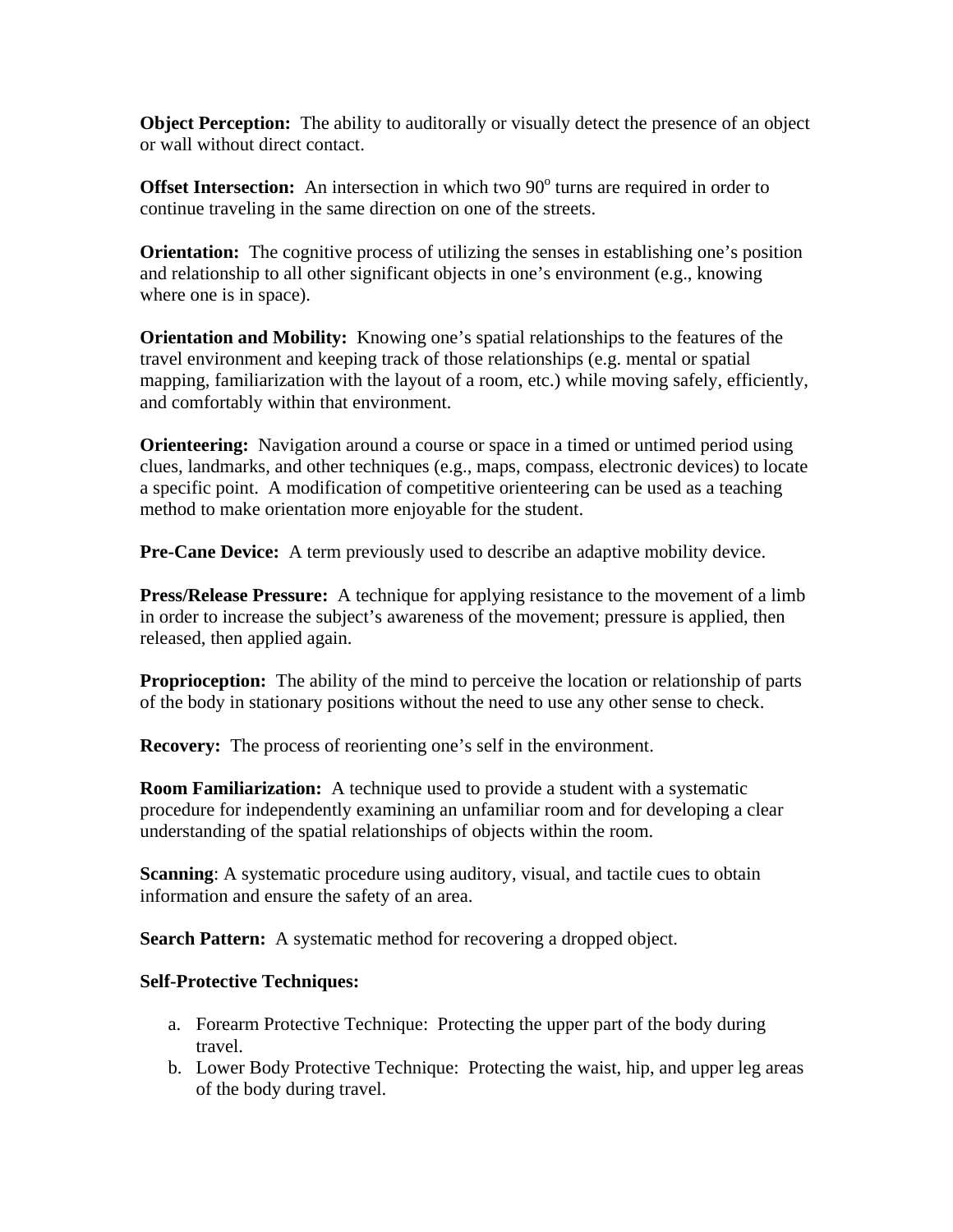**Shoreline/Guideline:** A line formed by the meeting of two surfaces, in either plane or texture. The line gives the traveler direction and/or location (e.g., grass and sidewalk edge, blacktop and cement of a parking area or gas station).

**Sound Echo**: A sound which is reflected from an object in the environment, such as a building or wall.

**Sound shadow** An object in the environment which is between the sound and the traveler.

**Squaring off** Placing one's backside against an object in order to obtain a perpendicular line of direction.

**Tactile Defensiveness:** Acute sensitivity to kinds of touch.

**Tactile Map:** A three dimensional or raised line representation of a specific location in the environment (e.g., a map of a residential training area, school campus).

**Tactile model:** A three-dimensional representation of a generic concept or environmental situation (e.g., a model of an intersection, a model of a revolving door).

**Three Point Touch Technique:** Using the cane to locate an objective on a higher plane by moving the cane in three motions' a regular arc away from the vertical surface, and the other arc on the higher horizontal surface (e.g., traveling in the gutter along a curb to locate a sidewalk after crossing.

**Touch and Drag Technique:** Using the cane to follow a guideline or shoreline of a different texture to locate an intersecting surface (e.g., sidewalk) or to regain a parallel line of travel by maintaining the tip's contact with the ground during the arc toward the ground being followed.

**Touch and Slide Technique:** Using the cane to locate drop-offs (e.g. curbs, stairs) or texture changes by keeping the can tip on the ground and letting it slide slightly forward when making the arc of the touch technique to provide more feedback.

**Touch Technique:** Using the cane in a rhythmic side-to-side motion making.

**Two Point Touch Technique:** A low, flat arc to clear the area for the traveler's next step, as the cane tip contacts the walking surface on the opposite side of the forward foot.

**Trailing:** Using the cane and / or the hand to lightly follow along a surface (e.g., wall, lockers, desk, tables) for one or all of the following reasons:

- 1. to determine one's place in space
- 2. to locate specific objectives
- 3. to get a parallel line of travel.